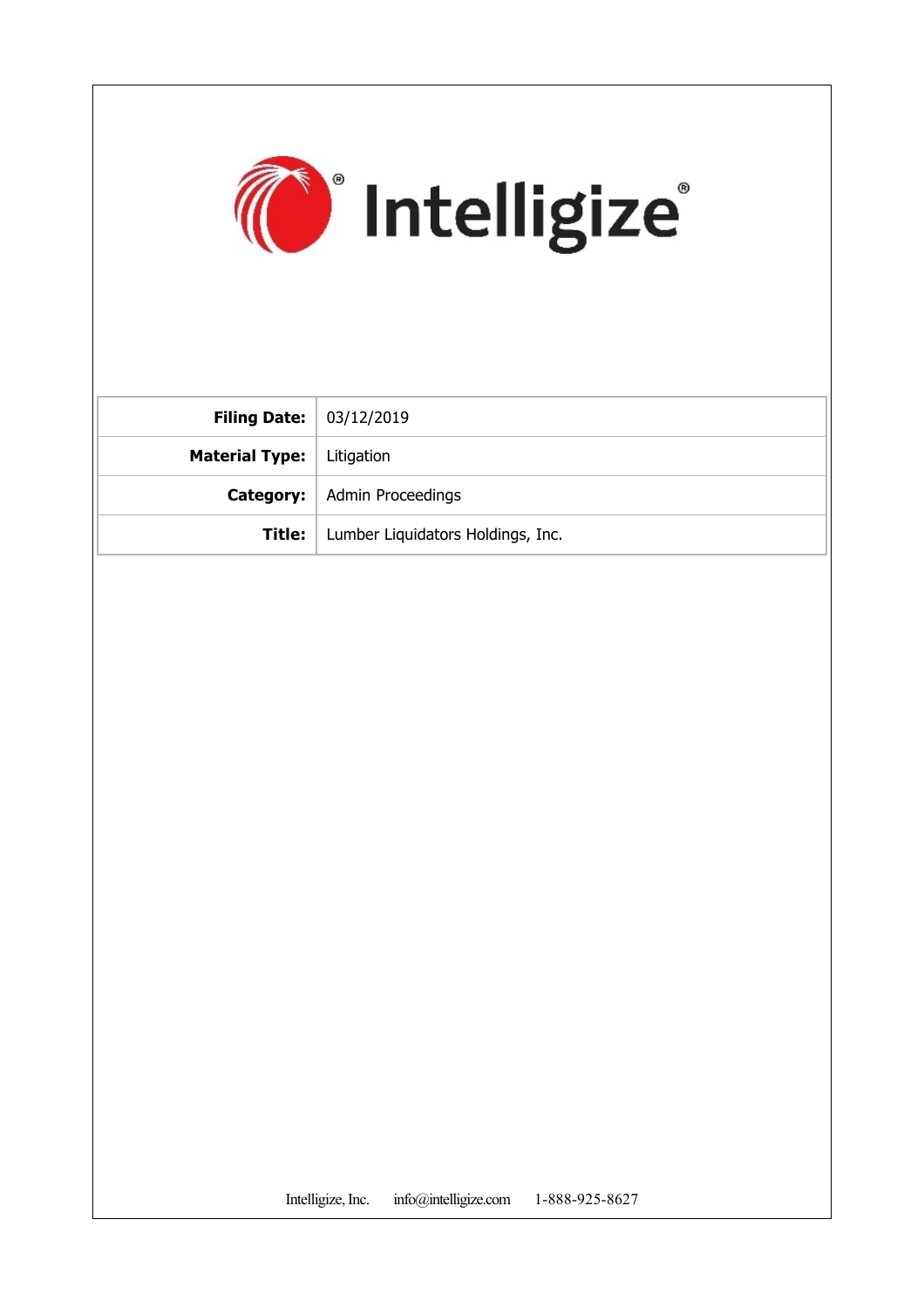# **UNITED STATES OF AMERICA Before the SECURITIES AND EXCHANGE COMMISSION**

### **SECURITIES EXCHANGE ACT OF 1934 Release No. 85291 / March 12, 2019**

### **ADMINISTRATIVE PROCEEDING File No. 3-19104**

**In the Matter of**

**Lumber Liquidators Holdings, Inc.,**

**Respondent.**

# **ORDER INSTITUTING CEASE-AND-DESIST PROCEEDINGS PURSUANT TO SECTION 21C OF THE SECURITIES EXCHANGE ACT OF 1934, MAKING FINDINGS, AND IMPOSING A CEASE-AND-DESIST ORDER**

**I.**

The Securities and Exchange Commission ("Commission") deems it appropriate that ceaseand-desist proceedings be, and hereby are, instituted pursuant to Section 21C of the Securities Exchange Act of 1934 ("Exchange Act"), against Lumber Liquidators Holdings, Inc. ("Lumber Liquidators" or "Respondent").

#### **II.**

In anticipation of the institution of these proceedings, Respondent has submitted an Offer of Settlement (the "Offer"), which the Commission has determined to accept. Solely for the purpose of these proceedings and any other proceedings brought by or on behalf of the Commission, or to which the Commission is a party, Respondent admits the Commission's jurisdiction over it and the subject matter of these proceedings, and consents to the entry of this Order Instituting Cease-and-Desist Proceedings Pursuant to Section 21C of the Securities Exchange Act of 1934, Making Findings, and Imposing a Cease-and-Desist Order ("Order"), as set forth below.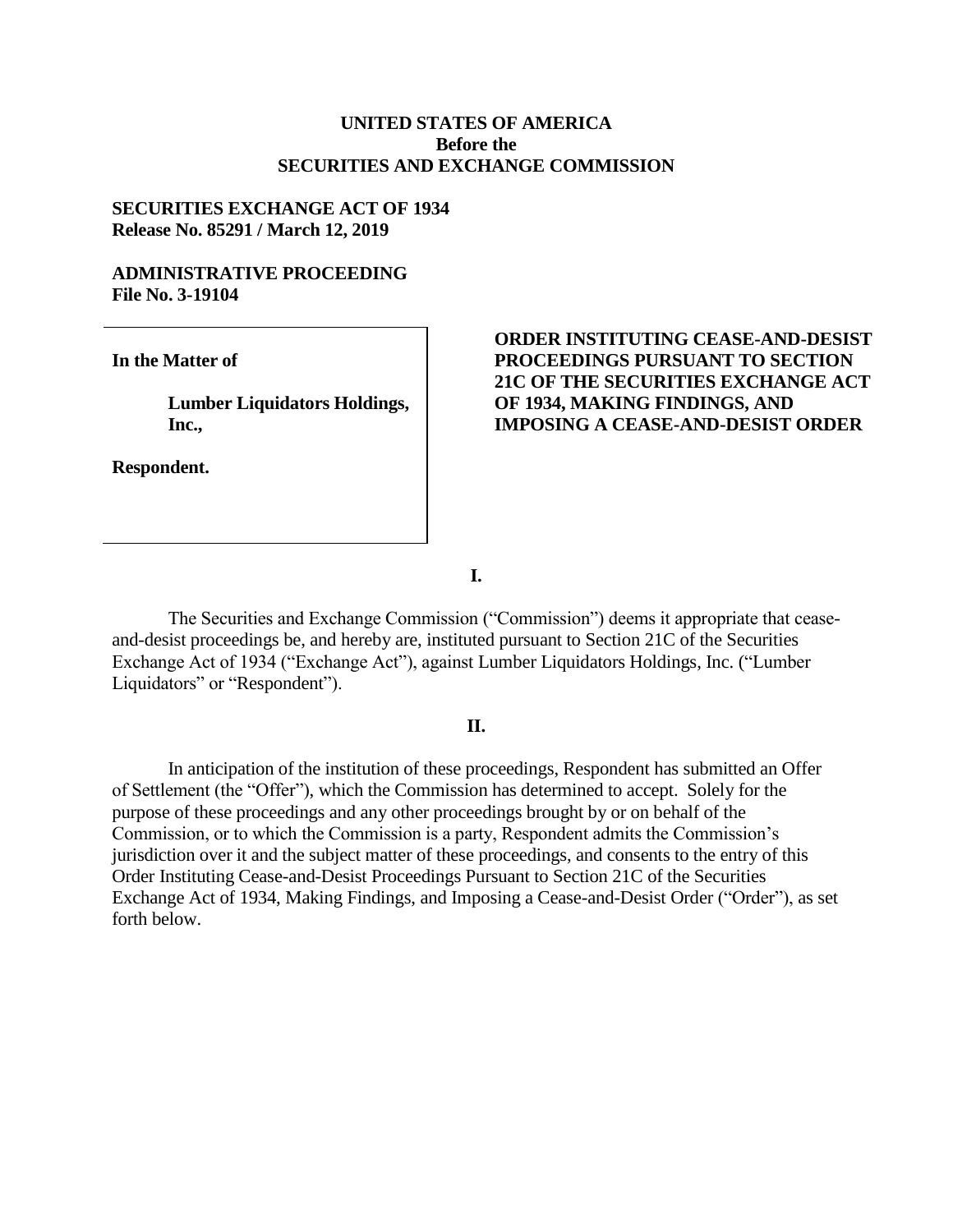### **III.**

On the basis of this Order and Respondent's Offer, the Commission finds that:

### **Summary**

1. Lumber Liquidators Holdings, Inc. ("Lumber Liquidators") made misrepresentations to investors concerning its product testing and regulatory compliance program in connection with the sourcing and sale of laminate flooring products.

2. In July 2014, Lumber Liquidators was sued for allegedly failing to warn customers about potential formaldehyde emissions from products offered for sale by Lumber Liquidators. On Sunday, March 1, 2015, the CBS news program"60 Minutes" aired an episode ("60 Minutes Episode") alleging that Lumber Liquidators' Chinese laminate contained levels of formaldehyde exceeding standards set by California Air Resources Board ("CARB"), and showing undercover video footage of Lumber Liquidators' suppliers stating they did not provide CARB-compliant product to the company. The company's share price dropped 25% the following day.

3. Lumber Liquidators responded with a series of public statements designed to assure the market that it had robust product testing and regulatory compliance programs. Lumber Liquidators stated that: (a) its fiberboard core manufacturers were all certified by CARB; (b) it had documentation to prove regulatory compliance; (c) its products underwent rigorous third-party testing that proved and ensured CARB compliance; (d) it discontinued sourcing from suppliers that were unable to meet the company's purportedly rigorous product quality standards; and (e) the suppliers purportedly in the video had recently confirmed to Lumber Liquidators that they were not in the video and that all products they sold to the company were CARB-compliant.

4. Those statements were materially false and misleading. By December 15, 2014, Lumber Liquidators knew or recklessly disregarded that its largest Chinese supplier had: (a) used fiberboard cores that were not from a CARB-certified manufacturer; (b) failed third-party deconstructive testing for formaldehyde emissions; and (c) been unable to produce documentation evidencing CARB compliance. Nonetheless, Lumber Liquidators continued sourcing product from that same Chinese supplier. Lumber Liquidators officials also recognized two of the factories and one factory employee in the video footage as its suppliers.

#### **Respondent**

5. Lumber Liquidators is a Delaware corporation with its principal place of business in Toano, Virginia. Its stock is registered with the Commission under Section 12(b) of the Exchange Act and trades on the New York Stock Exchange (ticker: LL). The company is a North American discount retailer of hardwood and laminate flooring. On October 22, 2015, Lumber Liquidators pleaded guilty to federal environmental crimes under the Lacey Act related to its illegal importation of hardwood from protected forests in far eastern Russia.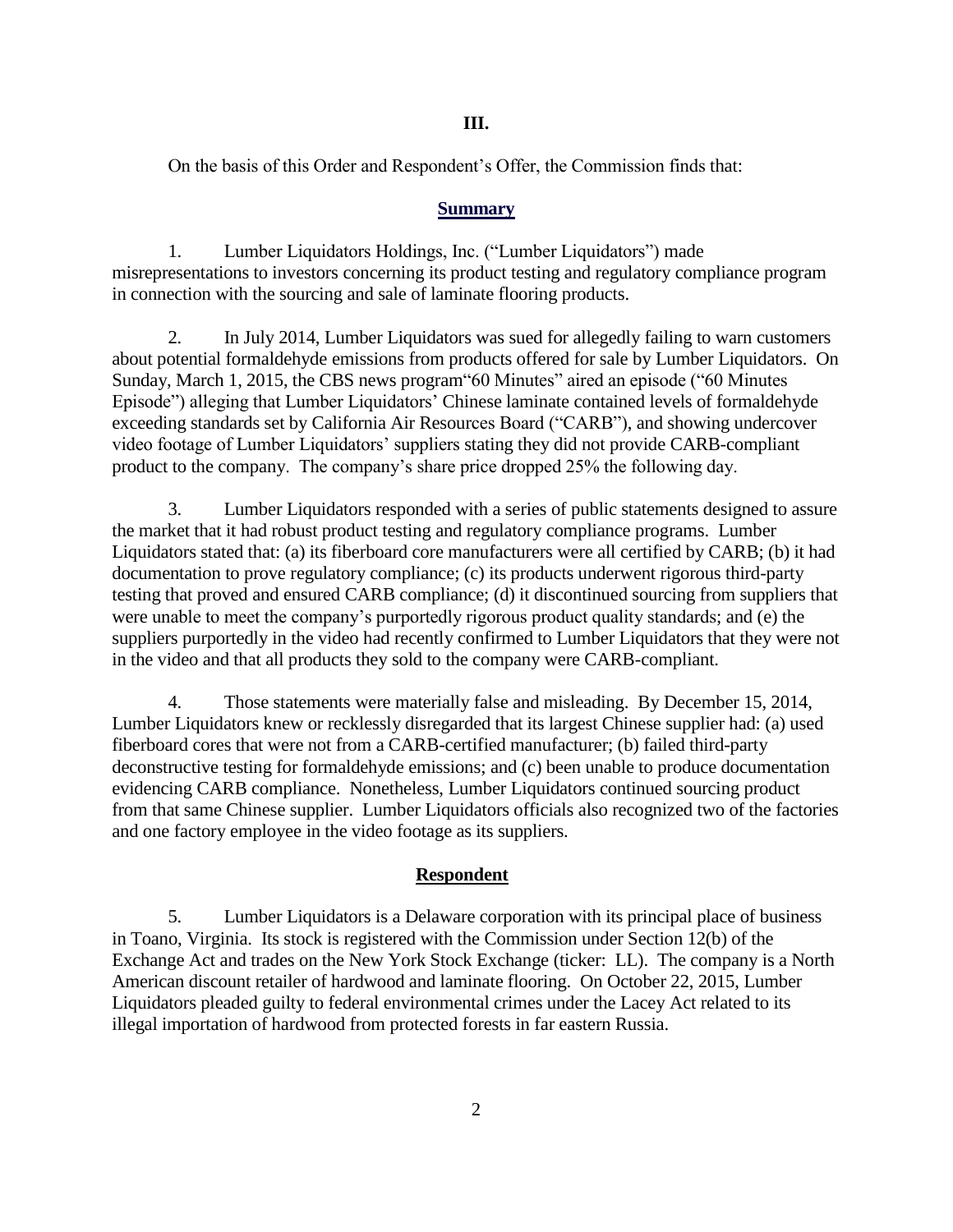# **Background**

# **Lumber Liquidators' Business and Regulatory Requirements**

6. Lumber Liquidators sells hardwood flooring, including composite flooring like laminate and engineered flooring. From at least 2009 through May 2015, Lumber Liquidators purchased composite hardwood flooring from suppliers in China, who, in turn, fabricated the flooring using fiberboard cores purchased from third-party manufacturers (called "core manufacturers"). Fiberboard cores include resin that often contains formaldehyde.

7. The California regulatory board, known as CARB, regulates these products by setting emissions limits on the fiberboard cores. CARB regulations require suppliers to use fiberboard core from core manufacturers that have been certified by CARB, to label finished goods to show CARB compliance, and to keep records documenting the steps they have taken to ensure regulatory compliance. The regulations require retailers and importers of composite flooring – like Lumber Liquidators – to take reasonably prudent precautions to ensure the fiberboard core contained in the finished goods they sell comply with CARB standards, including obtaining written documentation from their suppliers that the products are CARB-compliant.

8. Lumber Liquidators put into place periodic product testing and supplier audits to verify CARB compliance in response to these regulatory requirements.

# **Lumber Liquidators' Public Relations Problems**

9. On July 23, 2014, two organizations filed a lawsuit in California state court alleging that Lumber Liquidators had violated California law by failing to warn consumers in California about potential emissions from products offered for sale by Lumber Liquidators.

10. In late 2014, Lumber Liquidators learned that CBS had commissioned third-party deconstructive testing of certain Lumber Liquidators flooring products for CARB compliance. On February 25, 2015, the company became aware of the specific allegations that would be included in the upcoming 60 Minutes Episode.

11. The 60 Minutes Episode aired the evening of Sunday, March 1, 2015. It contained video footage of investigators, posing as buyers, visiting three Lumber Liquidators' Chinese suppliers who stated that they did not sell CARB-compliant products to Lumber Liquidators and that they falsely labeled Lumber Liquidators' products as CARB-compliant.

12. The company's share price dropped by 20% before the market opened on the morning of Monday, March 2, 2015. Later that morning, the NYSE halted trading pending Lumber Liquidators' issuance of a press release. By the end of that day, the company's share price had closed down 25%.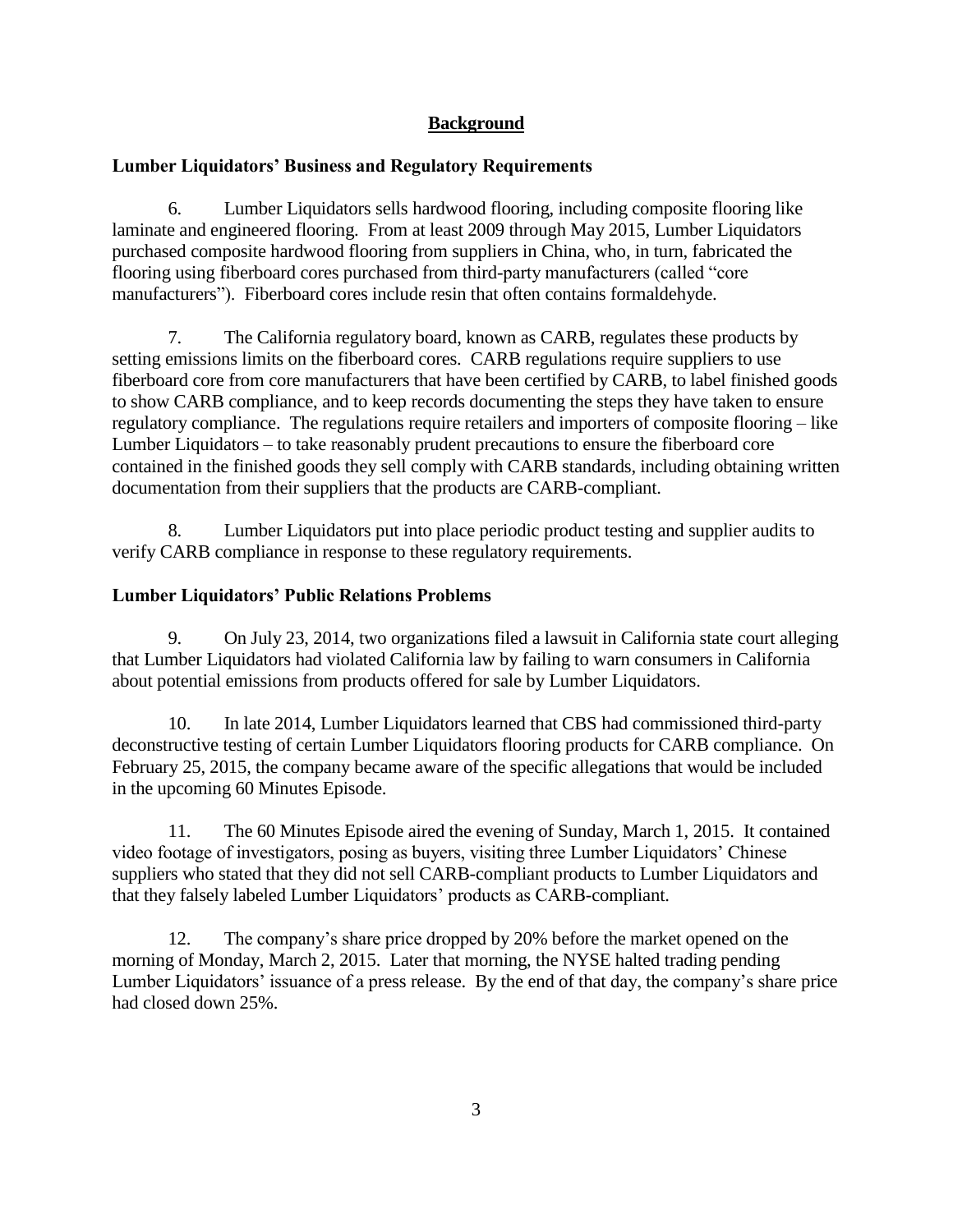### **Lumber Liquidators Made False and Misleading Statements in Response to Allegations of Regulatory Violations**

13. On July 23, 2014, Lumber Liquidators responded to the lawsuit filed in California state court by posting the July 2014 Release to its investor relations website denying the allegations and assuring the public that its flooring underwent "rigorous, independent, third-party testing" evidencing and designed to ensure compliance with emissions standards.

14. In the 2014 Form 10-K, filed February 25, 2015, Lumber Liquidators again represented that it had high quality products and regulatory compliance standards and assured the public that it "discontinue[s] sourcing from suppliers that are unable to meet [its] standards."

15. On March 2, 2015, Lumber Liquidators issued a response in the form of a press release on the March 2015 Form 8-K, stating that: (a) "[e]very manufacturer" of fiberboard cores used in its products was CARB-certified; (b) Lumber Liquidators had "documentation to support each step of [its] production processes," including vendor invoices and test results, and "to serve as further proof that [its] processes, practices and products [were] compliant across the board"; and (c) it randomly tested its Chinese suppliers using "unannounced audits and all products tested [were] compliant and safe." It also stated that, after the 60 Minutes Episode, the company reached out to the Chinese suppliers included in the story, who "confirmed that all products provided to Lumber Liquidators have been and are CARB complaint" and "could not verify the identity of the individuals appearing in the videos," and that "[o]ne of the suppliers featured questioned whether the product shown was actually from its factory."

16. In August 2014, a company employee visiting Lumber Liquidators' largest Chinese supplier (the "Supplier"), noticed a pallet of finished laminate flooring that the Supplier said was Lumber Liquidators' product, which contained a label indicating that a non-CARB certified core manufacturer supplied the cores used to produce the laminate. The former employee took five samples from this suspect pallet for testing, along with flooring samples manufactured in front of him.

17. On December 15, 2014, members of Lumber Liquidators' senior management team, who are no longer associated with the company, learned that the Supplier's product manufactured with the core from the non-CARB certified manufacturer had failed deconstructive formaldehyde testing while the product manufactured in front of the employee largely passed deconstructive testing. They were told by the third-party testing company that the high deconstructive test failures were a strong indicator that the underlying cores used to construct the flooring were not CARB-compliant. They also knew that the Supplier's flooring, as well as certain of its other Chinese suppliers' flooring, had failed deconstructive testing conducted by CARB in September 2013, as well as the company's own deconstructive testing conducted on these same products.

18. Lumber Liquidators conducted an unannounced factory audit of the Supplier in September 2014, which revealed that the Supplier had numerous recordkeeping discrepancies and anomalies that did not conform to CARB record retention requirements and did not permit the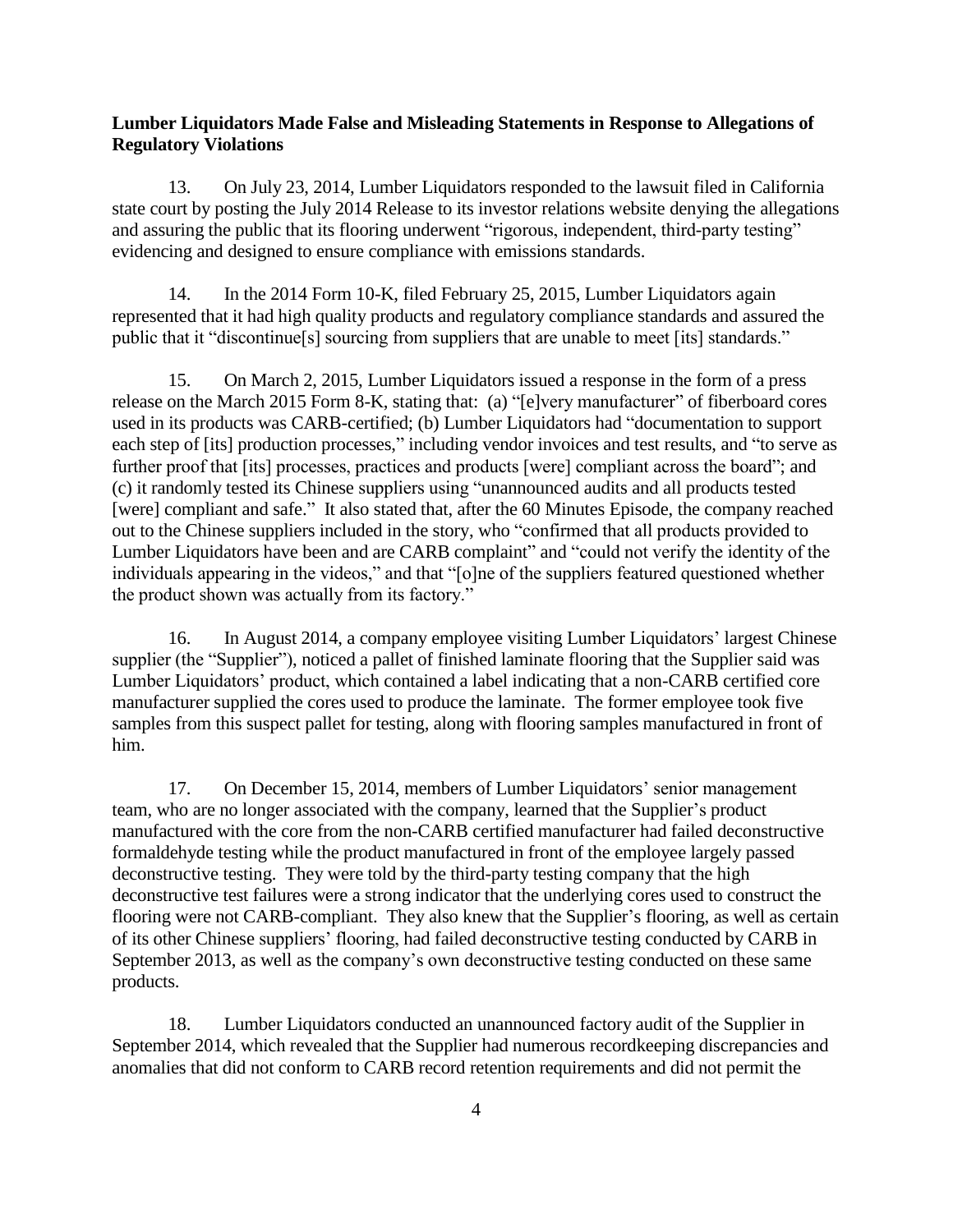factory to reliably demonstrate that CARB-compliant cores were used in its products. Lumber Liquidators conducted another unannounced factory visit to the Supplier in January 2015. During the visit, the Supplier refused to implement corrective action requests from the September 2014 audit, and provided inconsistent information about the Supplier's use of non-CARB compliant cores in its laminate flooring.

19. As a result of these audits and test failures by the Supplier, an Executive Risk Committee, made up of the entire former executive management team at Lumber Liquidators, met on January 16, 2015 and concluded that the company should discontinue its relationship with the Supplier due to CARB compliance concerns. Notwithstanding this conclusion, Lumber Liquidators ordered 1.64 million square feet of flooring form the Supplier that same day. Moreover, unable to locate a replacement for the Supplier's products and concerned that discontinuing Lumber Liquidators' relationship with the Supplier would lead to supply constraints, Lumber Liquidators approved the placement of new purchase orders with the Supplier on March 2, 2015 (the same day of the March 2015 Form 8-K).

20. Finally, before issuing the March 2015 8-K, Lumber Liquidators recognized two of the factories and one factory employee from the 60 Minutes Episode video footage, in which three Lumber Liquidators' Chinese suppliers stated that they did not sell CARB-compliant products to Lumber Liquidators and that they falsely labeled Lumber Liquidators' products as CARBcompliant. Lumber Liquidator also knew that one of its former quality inspectors in China had stated that most suppliers did not use CARB-compliant cores and had sometimes circumvented Lumber Liquidators' procedures by selecting the samples for emissions testing.

21. On May 7, 2015, Lumber Liquidators announced its decision to suspend sales of Chinese laminate, citing the ongoing investigation and industry concerns about laminate products sourced from China.

22. In 2016, Lumber Liquidators entered into a corrective action plan with the Consumer Product Safety Commission ("CPSC") with respect to certain laminate flooring products manufactured in and imported from China and sold in the United States from 2011 to May 2015. CPSC has completed its evaluation of the safety of those products. In July 2017, CPSC determined that no further monitoring was warranted and closed the case with respect to the corrective action plan without further action.

23. Lumber Liquidators' false and misleading statements permitted it to continue selling and sourcing non-CARB compliant laminate from China until May of 2015, resulting in increased profits and cost reductions by approximately \$6 million.

#### **Violations**

24. As a result of the conduct described above, Respondent violated Section 10(b) of the Exchange Act and Rule 10b-5(b) thereunder, which prohibit, in connection with the purchase or sale of any security making an untrue statement of a material fact or omitting to state a material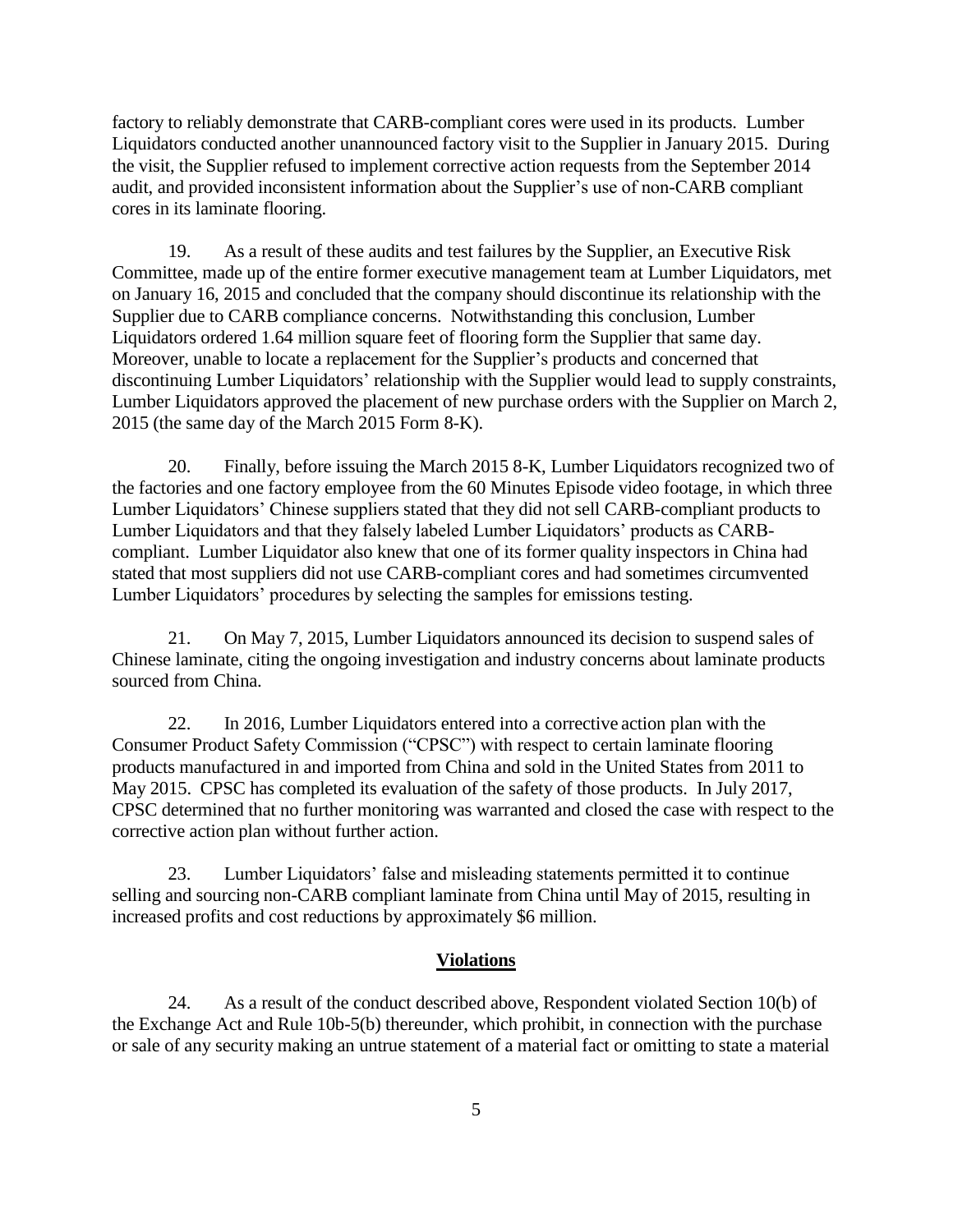fact necessary in order to make the statements made, in the light of the circumstances under which they were made, not misleading.

25. As a result of the conduct described above, Lumber Liquidators violated Section 13(a) of the Exchange Act and Rules 12b-20, 13a-1, and 13a-11 thereunder, which require issuers of securities registered pursuant to Section 12 of the Exchange Act to file periodic and other reports with the Commission, including annual and current reports respectively on the appropriate forms and within the period specified on the form, and that the required reports must contain any material information necessary to make the required statements made in the report not misleading.

# **Lumber Liquidators' Remedial Efforts**

26. In determining to accept the Offer, the Commission considered remedial acts undertaken by Respondent and cooperation afforded the Commission staff*.* 

### **Non-Imposition of a Civil Penalty**

27. Respondent acknowledges that the Commission is not imposing a civil penalty based upon the imposition of a \$19,095,648 criminal fine as part of Respondent's settlement with the U.S. Attorney's Office for the Eastern District of Virginia.

### **Undertakings**

28. Respondent has undertaken to cooperate fully with the Commission in any and all investigations, litigations or other proceedings relating to or arising from the matters described in the Order. In connection with such cooperation, Lumber Liquidators agrees that cooperation includes the following:

- a. on an ongoing basis, producing, in any subsequent investigations or proceedings brought by the Commission, without service of a notice or subpoena and with a custodian declaration as to authenticity, to the Commission any and all documents and other non-privileged materials, wherever located, in Respondent's possession, custody, or control, and/or appropriate privilege logs, as reasonably requested by the Division's staff. Respondent agrees that it will preserve documents within its possession, custody or control relating to or arising from the matters described in the Order; and
- b. using reasonable efforts to secure the full, truthful, prompt and continuing cooperation of Respondent's directors, officers, employees and agents, when reasonably requested by the Division's staff, including making those persons available for interviews, depositions, and testimony (at trial, administrative proceedings or otherwise), at such times and place as the staff reasonably requests in any and all investigations, litigations or other proceedings relating to or arising from the matters described in the Order.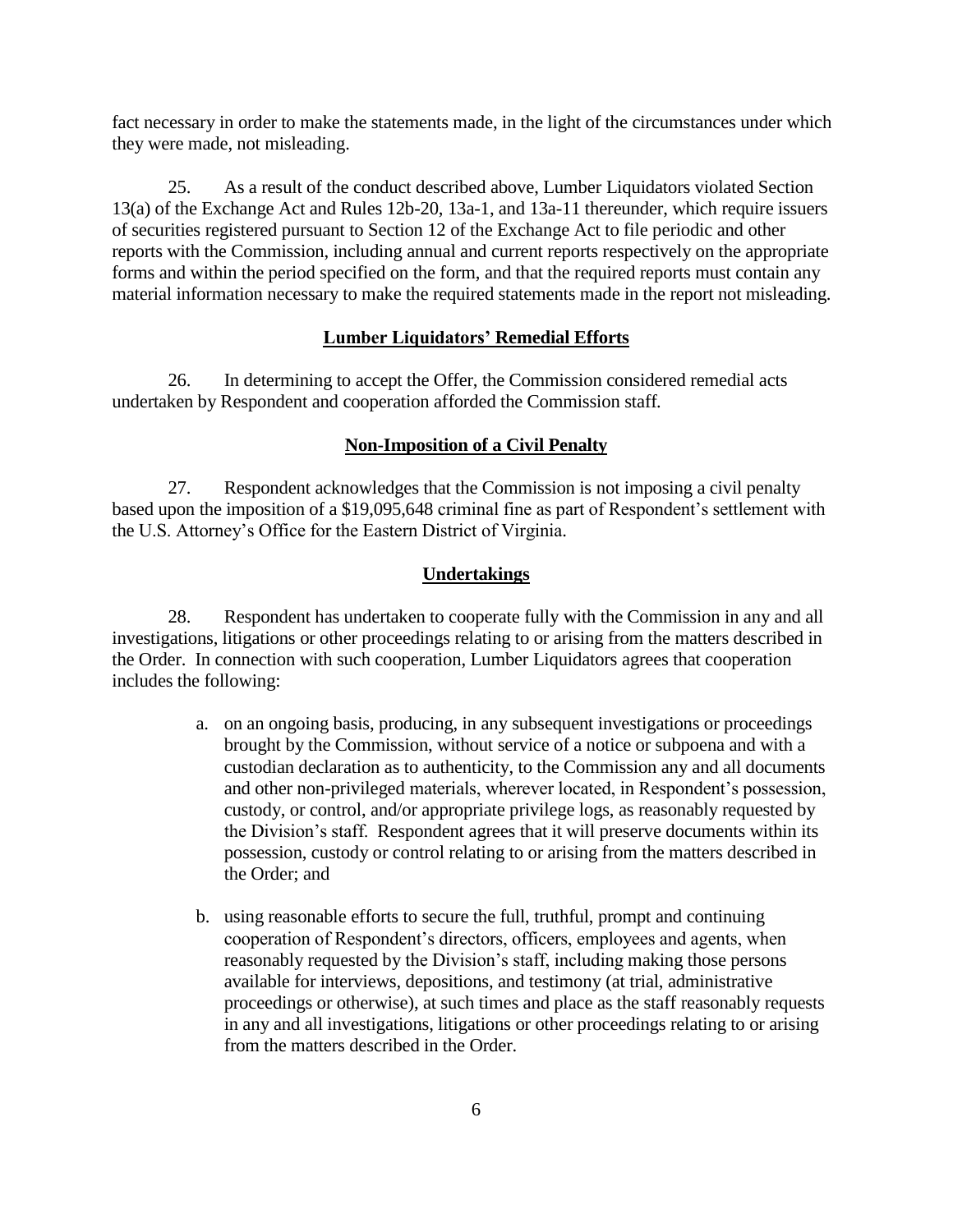29. In determining whether to accept the Offer, the Commission has considered these undertakings.

# **IV.**

In view of the foregoing, the Commission deems it appropriate to impose the sanctions agreed to in Respondent's Offer.

Accordingly, it is hereby ORDERED that:

A. Pursuant to Section 21C of the Exchange Act, Respondent cease and desist from committing or causing any violations and any future violations of Sections 10(b) and 13(a) of the Exchange Act and Rules 10b-5, 12b-20, 13a-1, and 13a-11 thereunder.

B. Respondents shall, within 10 days of the entry of this Order, pay disgorgement of \$6,037,738 and prejudgment interest of \$59,660 to the Securities and Exchange Commission for transfer to the general fund of the United States Treasury, subject to Exchange Act Section  $21F(g)(3)$ . If timely payment is not made, additional interest shall accrue pursuant to SEC Rule of Practice 600. Payment must be made in one of the following ways:

- (1) Respondent may transmit payment electronically to the Commission, which will provide detailed ACH transfer/Fedwire instructions upon request;
- (2) Respondent may make direct payment from a bank account via Pay.gov through the SEC website at [http://www.sec.gov/about/offices/ofm.htm;](http://www.sec.gov/about/offices/ofm.htm) or
- (3) Respondent may pay by certified check, bank cashier's check, or United States postal money order, made payable to the Securities and Exchange Commission and hand-delivered or mailed to:

Enterprise Services Center Accounts Receivable Branch HQ Bldg., Room 181, AMZ-341 6500 South MacArthur Boulevard Oklahoma City, OK 73169